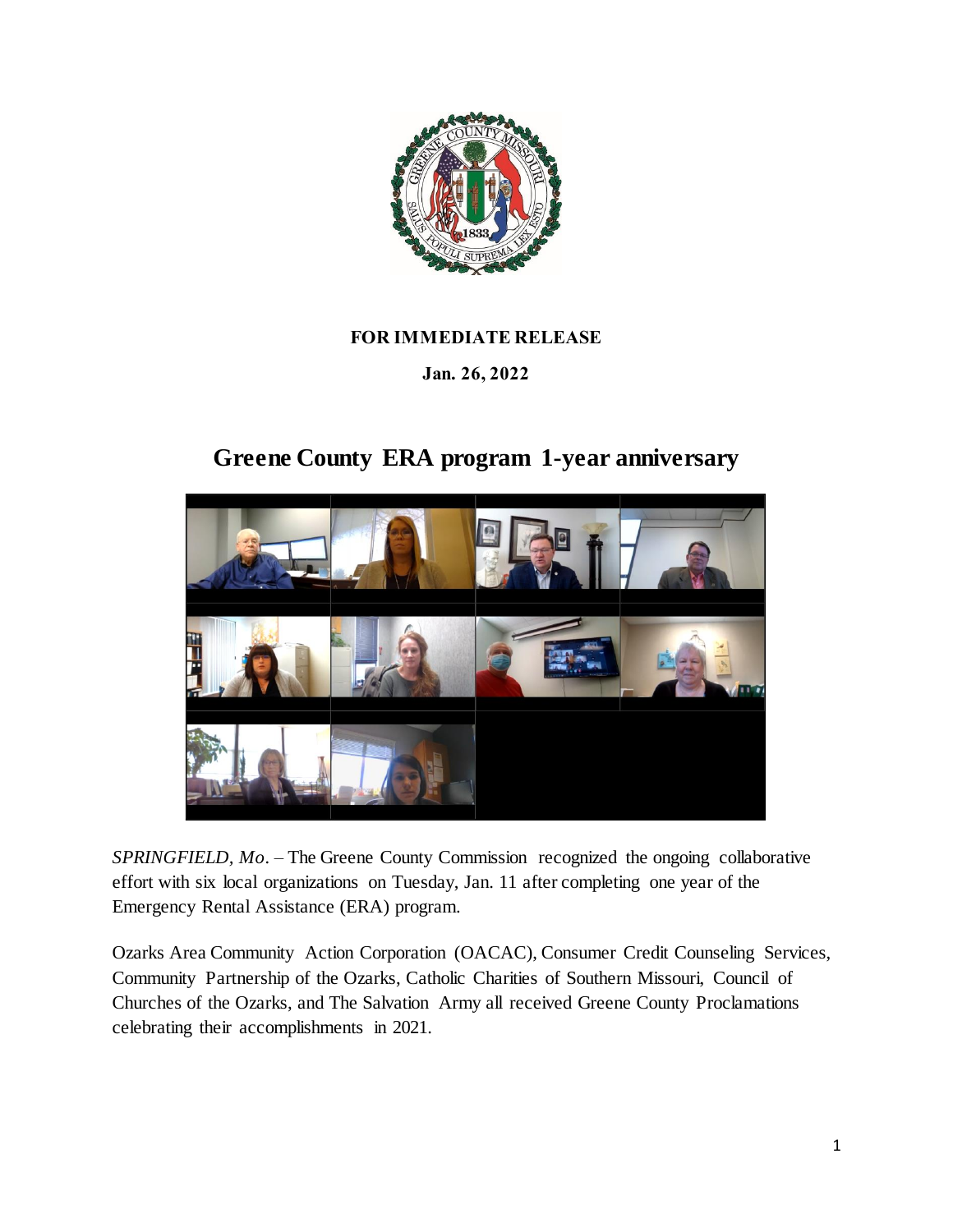

In total, \$7,747,884 was awarded to 1,969 local households. Over 90% of ERA 1 funds and 15% of ERA 2 funds have been paid out. According to Greene County Budget Officer, Jeff Scott, the County has distributed ERA 1 funds more than one and a half times quicker than the national average rate.

ERA 1 funds were a part of a \$900 billion federal relief package approved by Congress in 2020. They're designed to help families and individuals pay rent and utilities who've been impacted by COVID-19. Greene County was the recipient of \$8.7 million from the U.S. Treasury Department.

A second round of ERA funds were a part of the Consolidated Appropriations Act in 2021. Greene County was awarded \$6.9 million by the U.S. Treasury Department.

"We are grateful for our community partners and the role they each played in getting available resources into the hands of those who needed them most," said Presiding Commissioner Bob Dixon. "We are very pleased with the partnership and salute each of these vital community organizations."

The Greene County Commission is excited to continue its partnership with the six local ERA organizations in 2022. More than \$12.3 million in funds is expected to be available for Greene County residents in need.

To apply for available ERA funds, a Greene County resident can click on the green "Rental Assistance" button on the homepage of [www.greenecountymo.gov.](http://www.greenecountymo.gov/)